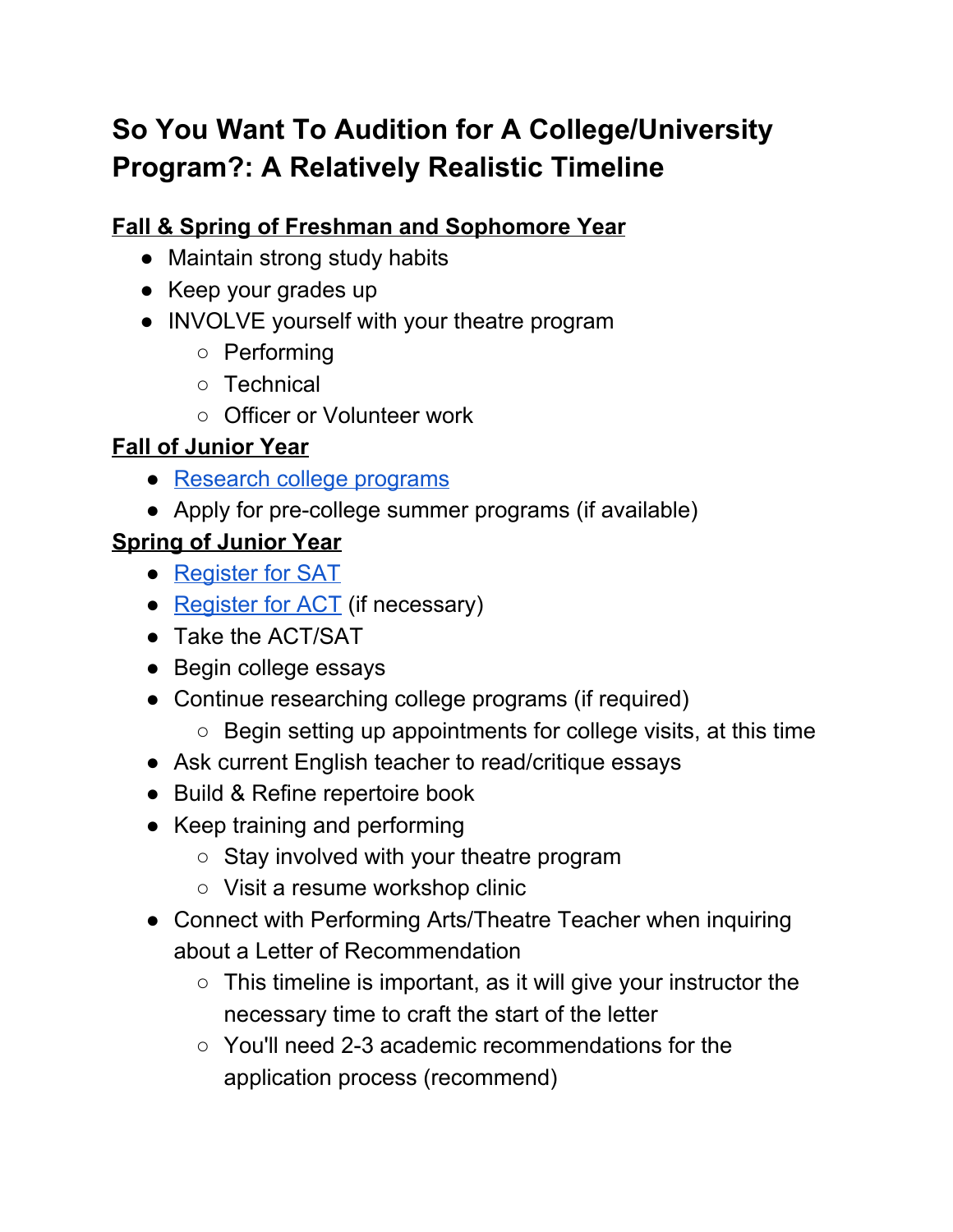○ You'll need 2-3 performing arts recommendations that will be requested later in the process (recommended)

#### **Summer before Senior Year**

- Visit schools, if you choose to
- Have your headshot taken, or update your current headshot if necessary
- Resume should be updated and readied to send to College program coordinators
- Narrow down your list of school (see [Bookmark](#page-5-1) 1)
	- (See [Bookmark](#page-5-2) 2 for parental advice)
- Create a [spreadsheet](#page-5-3) to track schools, applications & information
- Draft & edit essays
	- Maintain connection with English teachers in order to continue refining this
- Do a summer show or intensive
- Select, prepare & rehearse repertoire
	- Work with voice teacher or coach to perfect your songs and cuts (approx. 60-90 seconds)
	- Work with an acting coach to perfect monologues and cuts (approx. 60-90 seconds)
- Begin [planning/recording](#page-5-4) pre-screens (see September for [specifics\)](#page-5-4)
- Create a Common App account
	- Other Colleges/Universities may run from a separate platform - be sure you have registered with these programs as well
- Register for the ACT/SAT again (if necessary)
	- Study to improve ACT/SAT scores
- Keep training and performing
	- Involve yourself with your theatre program

#### **September of Senior Year**

- Begin submitting college applications
- Develop and Edit essays ad nauseum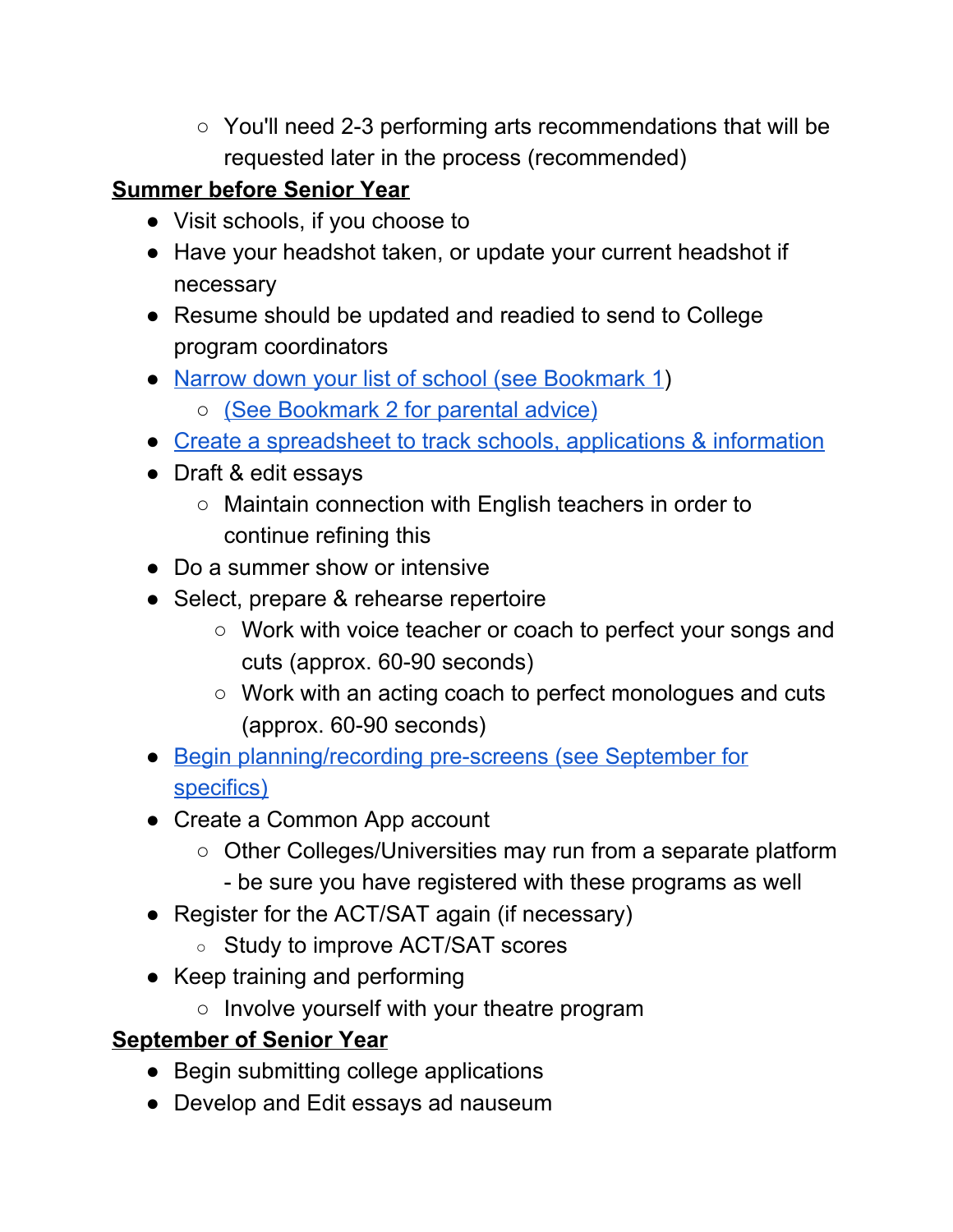- Check in with requested recommendation writers
- Prepare & record prescreen material for your top schools. This means (note that these are suggestions):
	- Work with a choreographer to prepare and coach dance excerpts and auditions
	- Book a studio, camera & tripod for recording your dance auditions
	- Book an accompanist to play for your recorded prescreens/auditions
	- Book a studio, camera & tripod for recording your songs & monologues
- Submit prescreens and program [applications](#page-5-4) as soon as possible
	- Try to hold true to this [deadline](#page-5-4) as the window to submit and be [processed](#page-5-4) becomes tighter by the months

#### **October of Senior Year**

- Oct. 1 is a key application deadline. Don't miss it.
	- For early action/early decision only
- Take the ACT/SAT again (if necessary)
- Submit your prescreens, if you haven't already
- [Auditions](#page-6-0) begin (see Bookmark on "Audition Coaches")
	- $\circ$  It is recommended that you try to attend the earliest slot possible, as this will free you up to attend multiple auditions throughout the month.
- Visit reps at college fairs and when on campus, even if just to say, "Hello".
- Look at scholarship opportunities and review deadlines
	- All colleges and universities have much to offer DO YOUR RESEARCH
	- This also includes scholarship opportunities at your school, and within your town/city.

#### **November of Senior Year**

● Nov. 1 is a key application deadline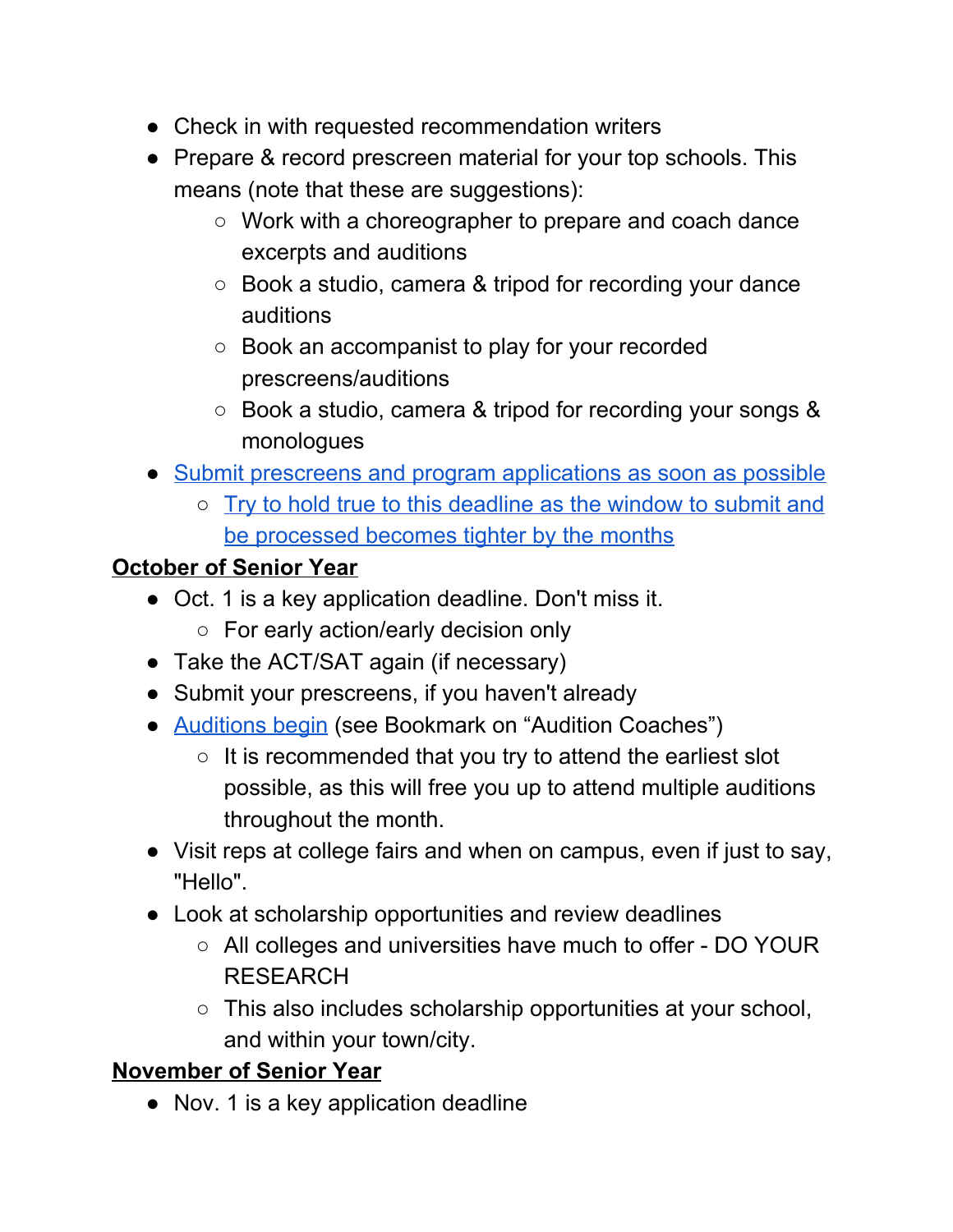- Regular decision (College and Program Only)
- Begin scheduling virtual auditions
	- In-person auditions (under non-COVID circumstances)
- Book travel to regional sites, and colleges (under non-COVID circumstances)
- Touch up resume, and repertoire book
- Set up time to receive any last minute coaching from voice/acting/movement coaches/instructors
- Attend your audition date, if available
	- Write and send a "thank you" email to your audition panel

#### **December of Senior Year**

- Dec. 1 is a key prescreen deadline
- Work through/prepare live audition material for each of your schools
- School acceptances begin coming in
	- Early Decision/Early Action
- Complete & submit the FAFSA
	- Each College and University has its own ins-and-outs DO YOUR RESEARCH

#### **January of Senior Year**

- [Prep/tweak](#page-6-1) material for Unifieds
	- Work with various coaches in voice/acting/movement
- New York [Unifieds](https://unifiedauditions.com/)
- Major audition & travel month (under non-COVID circumstances)
	- Write and send a "thank you" email to your audition panel
- Results & Financial Aid offers from Early Action/Decision become determined
- Apply for outside scholarships
	- Within school/town/city

#### **February of Senior Year**

- Prep/tweak material
- [Chicago](https://unifiedauditions.com/) Unifieds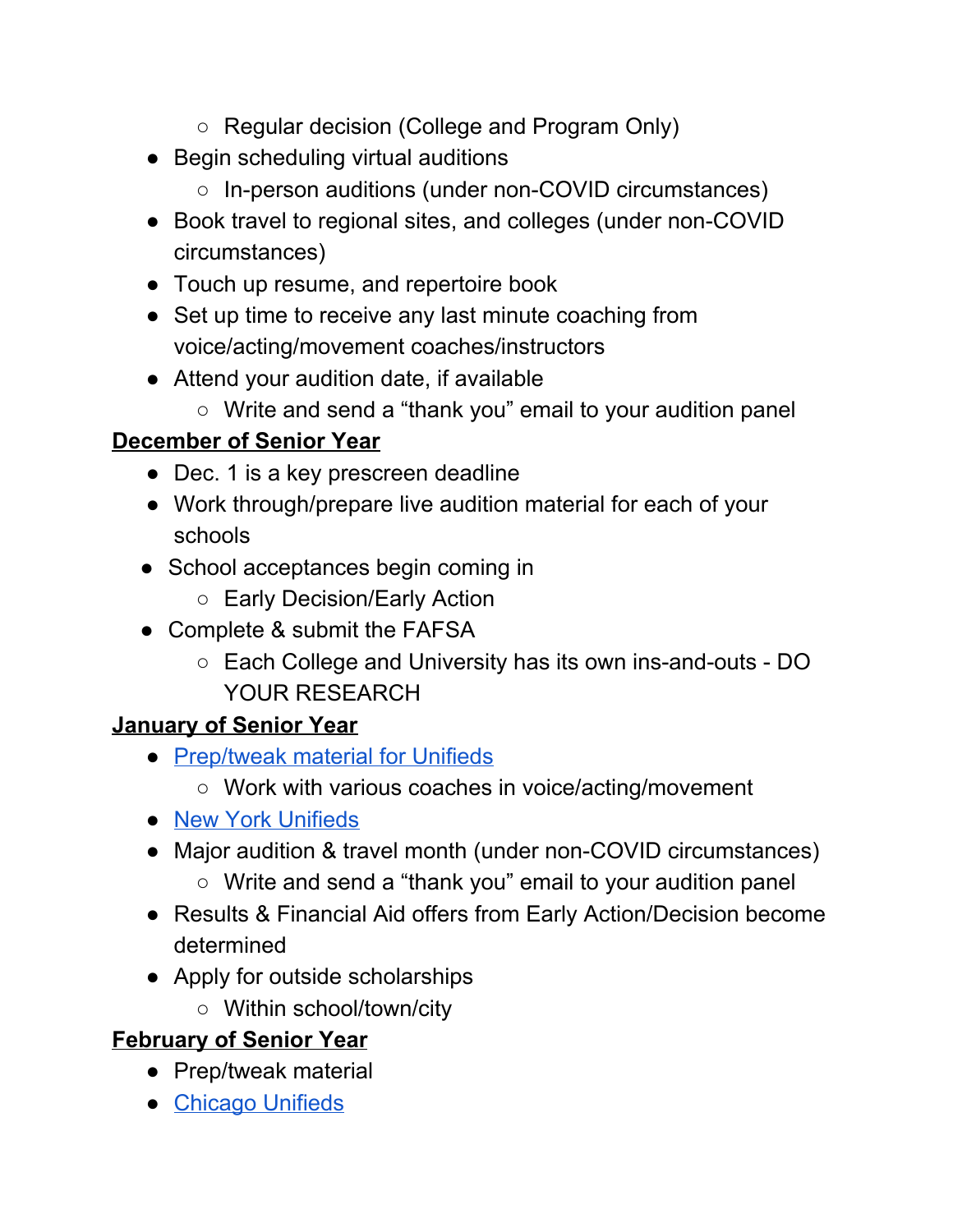- L.A. [Unifieds](https://unifiedauditions.com/)
- Major audition & travel month (under non-COVID circumstances)
- Results & Financial Aid offers from Early Action/Decision become determined
- Apply for outside scholarships
	- Within school/town/city

## **March of Senior Year**

- Usually the last month of auditions
	- Write and send a "thank you" email to your audition panel
- Compare offers and make decisions
	- Refer to self-composed spreadsheet for comparison chart
- Results & Financial Aid offers from Early Action/Decision become determined

## **April of Senior Year**

- April is declared as a *"you'll know by"* date
- Compare offers, ask for more funding and make decisions
	- Refer to self-composed spreadsheet for comparison chart
- Decisions & deposits due by May 1 (Regular Decision)

#### **May of Senior Year**

- May 1 Decision & deposit deadline
- First college bill
- Apply for outside scholarships
	- Within school/town/city
- Compose and send Thank You notes/gifts to those who helped you along the way

-------------------------------------------------------------------------------------------------------------------------------

- Recommendation writers
- Coaches
- Admissions faculty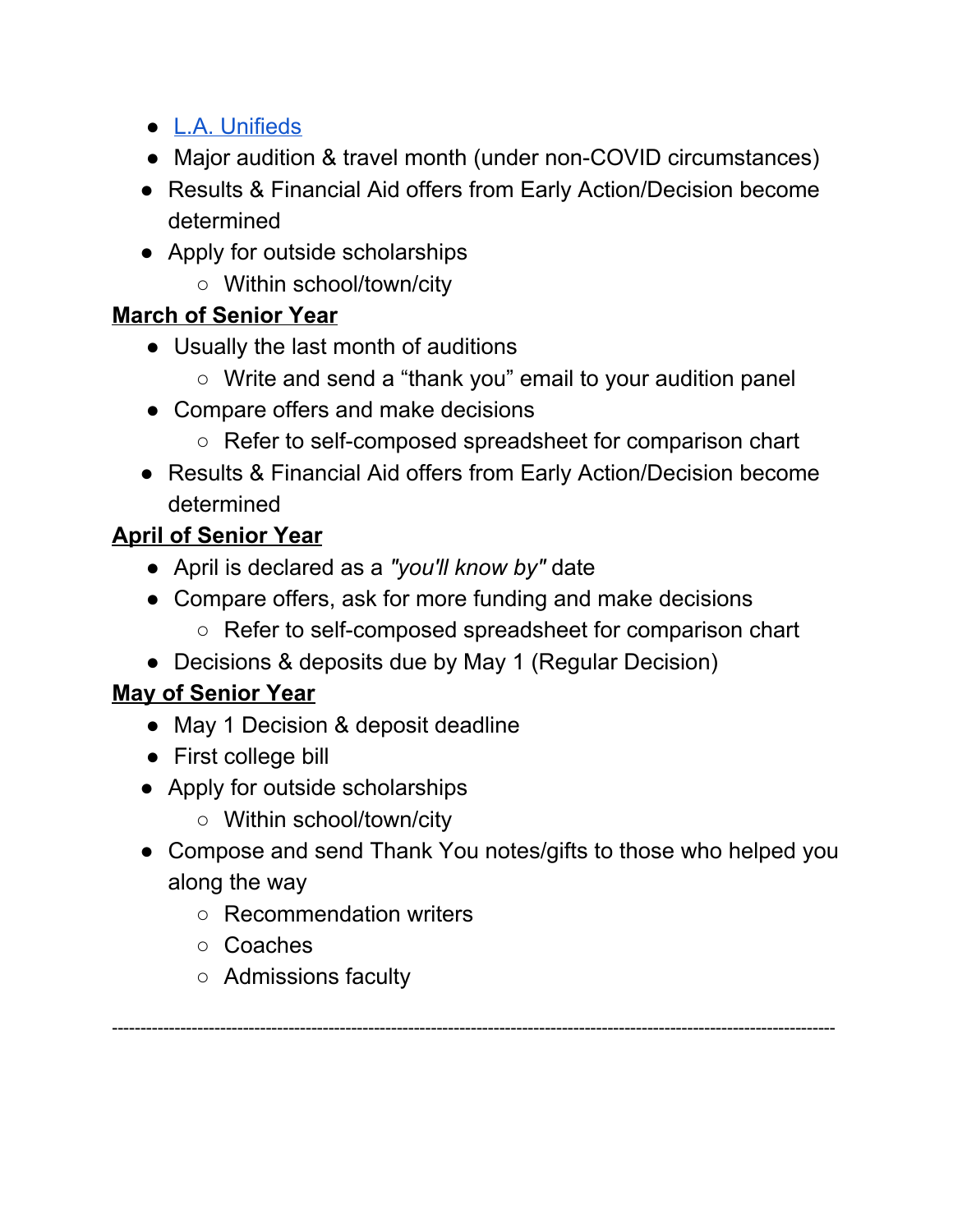#### FAQ's for Students and Their Families

<span id="page-5-0"></span>*When do we need to start actively working on the college audition process? What is the timeline?* Now. No really, now. If you/your child are thinking about a college career in the performing arts, you should be thinking about what you can be doing to prepare them for that. Suggestions would be: weekly dance classes, voice lessons, acting classes, and performing arts summer programs are all things you should be making sure are part of your student's regular schedule. It's time to start researching schools by their junior year (sometimes late Sophomore year!), and by the spring of their junior year, they should have a nearly-finalized list of schools, registered to take the SAT/ACTs, and have that FAFSA filled out by June. The summer before your senior year it's time to update headshots and resume, pick your audition materials and prepare with coaches (settle for 2-3 in order to gather differences of opinion - use your Theatre Arts teacher). August of senior year is a time to have everything in place to film your prescreen auditions by September when applications go live online. Audition season starts in October, with most auditions happening January through March.

<span id="page-5-1"></span>*If my son/daughter doesn't get lead roles in high school programs, can they get into a program?* Short answer: there are never any guarantees, even if they are getting lead roles every time they audition. The trick is making a smart list of schools after you do your research. There are many fantastic programs out there that are newer programs or have a higher acceptance rate. Colleges aren't looking for students who are already Broadway-caliber performers, they are looking for performers that show great potential that will be a good fit for their program, and can be molded/shaped. With a little research, you can make a good list of schools where you have a great shot at being accepted, and where you will be able to grow as a performer and a person, so you are ready to face the industry after four years with them.

<span id="page-5-2"></span>*Alternately, my son/daughter always gets lead roles in their high school, community theatre, and summer program shows. Can't they just look at the big-name schools?* The top schools, which are often referred to as "Dream Schools" or "Reach Schools," should be looked at like a lottery, and talent, and being the right place at the right time just gets you your lottery ticket. Most of the top schools (Carnegie Mellon, Juilliard, Michigan, Tisch) have an acceptance rate of less than one percent. In many cases, getting accepted to these programs as just as much to do with your talent level as it does with what type of student they need to accept into their program to have a diverse group of students so they can put on great shows. A good list of Reach School, Target Schools, and Safety Schools will ensure your best chances of getting accepted into a program.

<span id="page-5-3"></span>*How many schools should be on my audition list?* An easy and safe to give en masse is to use a ratio of 1:3:1. **ONE** dream/reach school, to **THREE** target schools, to **ONE** safety school.

<span id="page-5-4"></span>*How professional do the prescreen auditions have to be? What if you can't afford to have a choreographer prepare your routine?* Pre-screen auditions should be well-lit, on a plain/non-distracting background, free of background noise, and should be a good depiction of both your talent and your body. The only time you should need to spend money to have them